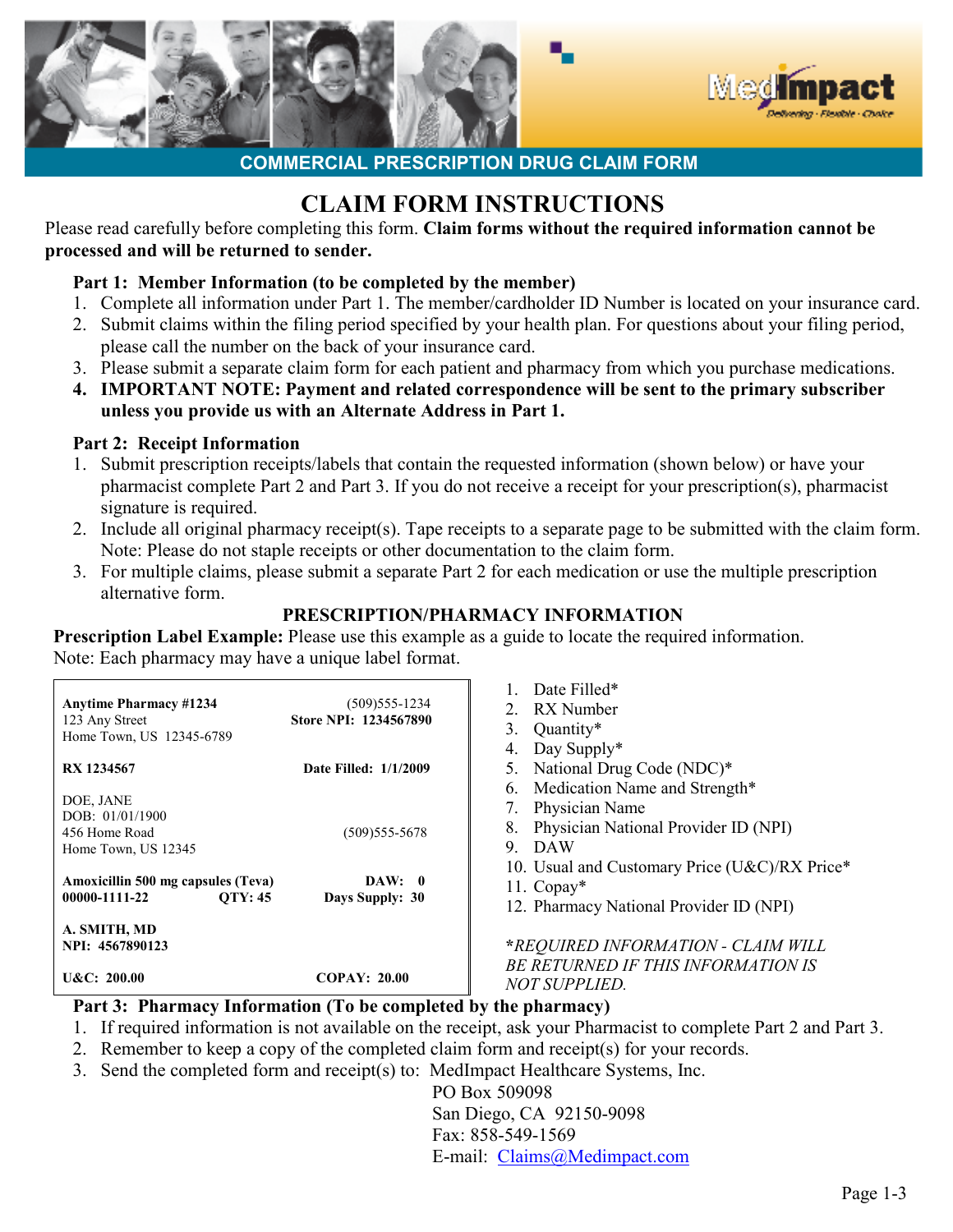## **COMMERCIAL PRESCRIPTION DRUG CLAIM FORM**

Medim

| PART <sub>1</sub>                                                                                                                                                                                                                                    |                          |                              |      | <i>*Indicates required information</i>            |                      |                     |
|------------------------------------------------------------------------------------------------------------------------------------------------------------------------------------------------------------------------------------------------------|--------------------------|------------------------------|------|---------------------------------------------------|----------------------|---------------------|
| Primary Member/Cardholder ID Number*                                                                                                                                                                                                                 |                          | Group Number                 |      |                                                   |                      |                     |
| Name of Health Plan/Insurance                                                                                                                                                                                                                        | Primary Subscriber Name* |                              |      |                                                   | DOB: $(mm/dd/yyyy)*$ |                     |
|                                                                                                                                                                                                                                                      |                          |                              |      |                                                   |                      |                     |
| Patient Name: (First, Middle, Last)*                                                                                                                                                                                                                 |                          | Date of Birth: (mm/dd/yyyy)* |      | Relationship to Primary Subscriber<br>Self $\Box$ | Spouse $\Box$        | Dependent $\square$ |
| Primary Subscriber Address: (Street, City, State, Zip code)                                                                                                                                                                                          |                          |                              |      |                                                   |                      |                     |
| Alternate Address: (Street, City, State, Zip code)                                                                                                                                                                                                   |                          |                              |      |                                                   |                      |                     |
| *If no alternate address is specified, correspondence and/or payment will be forwarded to the primary subscriber address on file with your health plan/insurance.                                                                                    |                          |                              |      |                                                   |                      |                     |
| Member Signature*                                                                                                                                                                                                                                    |                          | Telephone Number             | Date |                                                   |                      |                     |
|                                                                                                                                                                                                                                                      |                          |                              |      |                                                   |                      |                     |
| Indicate reason for manually filing these claims (select one):                                                                                                                                                                                       |                          |                              |      |                                                   |                      |                     |
| $\Box$ Coordination of Benefits – Claims must be submitted with pharmacy receipt(s) identifying copays paid and an Explanation of Benefits<br>from the primary carrier (or prescription history from the pharmacy showing primary insurance payment) |                          |                              |      |                                                   |                      |                     |
| $\Box$ Discount Card was used                                                                                                                                                                                                                        |                          |                              |      |                                                   |                      |                     |
| $\Box$ Health plan/insurance information or insurance card not available at the time of purchase                                                                                                                                                     |                          |                              |      |                                                   |                      |                     |
| $\Box$ Pharmacy not participating in network                                                                                                                                                                                                         |                          |                              |      |                                                   |                      |                     |
| $\Box$ Pharmacy unable to process claim electronically                                                                                                                                                                                               |                          |                              |      |                                                   |                      |                     |
| $\Box$ Emergency – If Emergency, describe emergency below                                                                                                                                                                                            |                          |                              |      |                                                   |                      |                     |

 $\Box$  Emergency – If Emergency, describe emergency below

#### **Manual submission of claims does not guarantee reimbursement.**

## Describe Emergency:

#### **PART 2**

| RX Number                                                                                                                    | Date Filled*  | New $\Box$ Refill $\Box$    | Day Supply*<br>Quantity*                                   |           | National Drug Code (11 Digit)* |  |  |
|------------------------------------------------------------------------------------------------------------------------------|---------------|-----------------------------|------------------------------------------------------------|-----------|--------------------------------|--|--|
|                                                                                                                              |               | (check one)                 |                                                            |           |                                |  |  |
|                                                                                                                              |               |                             |                                                            |           |                                |  |  |
| Medication Name and Strength *                                                                                               |               | Physician Name & NPI Number |                                                            | RX Price* | $Co-Pav*$                      |  |  |
|                                                                                                                              |               | Name:                       |                                                            |           |                                |  |  |
| NPI:                                                                                                                         |               |                             | P                                                          |           |                                |  |  |
|                                                                                                                              |               |                             |                                                            |           |                                |  |  |
| Compound? $\Box$ Yes $\Box$ No<br>(If yes, please identify NDC ingredients $\&$ quantity amounts on the Compound Claim Form) |               |                             |                                                            |           |                                |  |  |
| RX Number                                                                                                                    | Date Filled * | New $\Box$ Refill $\Box$    | National Drug Code (11 Digit)*<br>Day Supply*<br>Ouantity* |           |                                |  |  |
|                                                                                                                              |               | (check one)                 |                                                            |           |                                |  |  |
|                                                                                                                              |               |                             |                                                            |           |                                |  |  |
| Medication Name and Strength *                                                                                               |               | Physician Name & NPI Number |                                                            | RX Price* | $Co-Pav*$                      |  |  |
|                                                                                                                              |               | Name:                       |                                                            |           |                                |  |  |
|                                                                                                                              |               | NPI:                        |                                                            | Φ<br>D    | ۰D                             |  |  |
|                                                                                                                              |               |                             |                                                            |           |                                |  |  |

Compound?  $\Box$  Yes  $\Box$  No (If yes, please identify NDC ingredients & quantity amounts on the Compound Claim Form) **PART 3** 

### **Affix Pharmacy Label Here or Enter the Required Information:**

| Pharmacy Name*        |       |     | Pharmacy Telephone Number |       |  |  |
|-----------------------|-------|-----|---------------------------|-------|--|--|
| <b>Street Address</b> |       |     | $NPI*$                    |       |  |  |
| City                  | State | Zip | Pharmacist Signature*     | Date* |  |  |